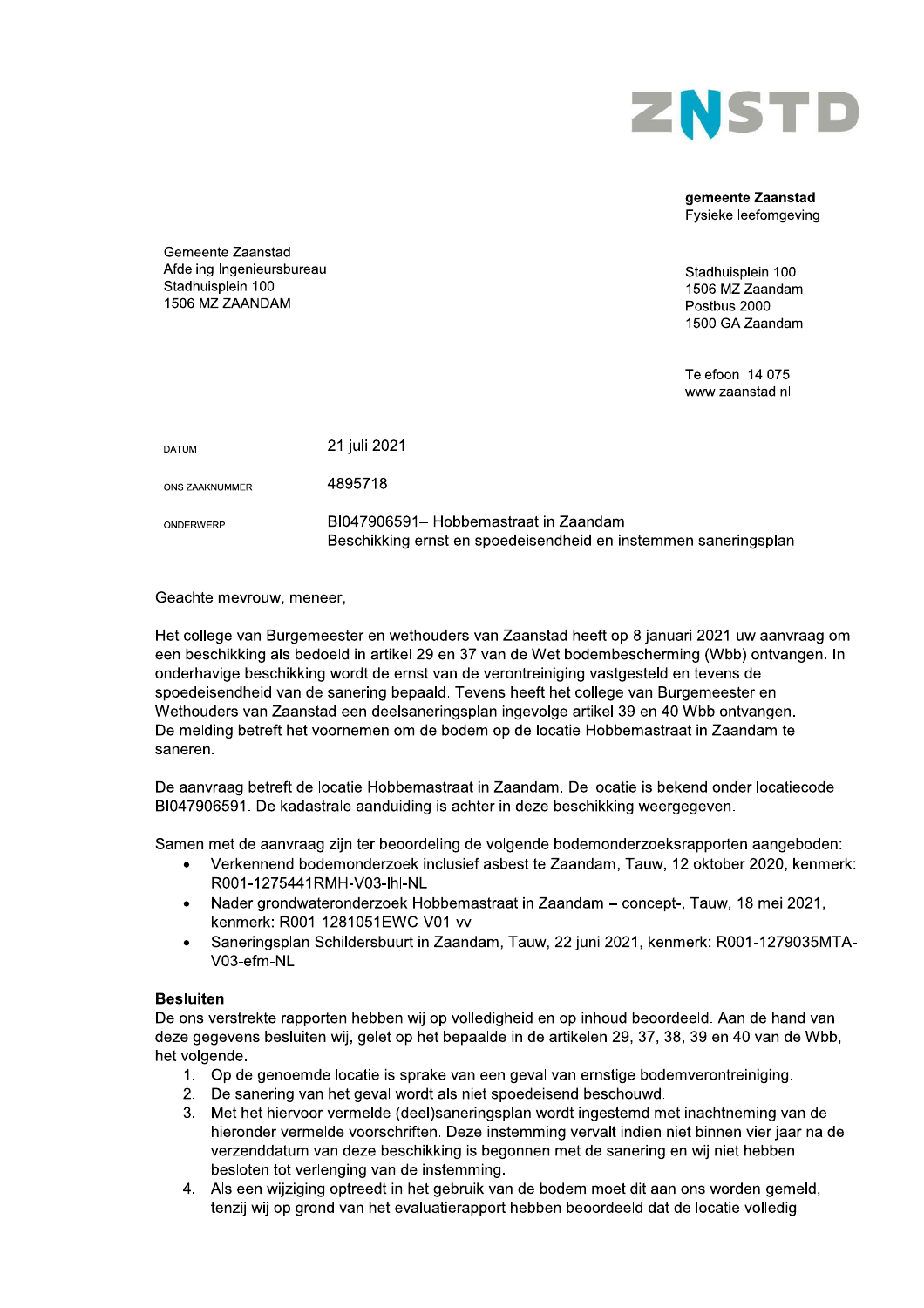PAGINA  $2/7$ 

gemeente Zaanstad

(multifunctioneel) is gesaneerd. De volgende wijzigingen van het bodemgebruik moeten aan ons worden gemeld: het (her)inrichten ten behoeve van moestuinen, het inrichten als natuurgebied, het (her)inrichten ten behoeve van woningen met tuinen, het (her)inrichten ten behoeve van landbouwactiviteiten.

# Voorschriften saneringsplan

- 1. Er dienen maatregelen getroffen te worden ter beperking van overlast aan derden (bijvoorbeeld door aan- en afvoer van grond, lawaai en stof).
- 2. De saneringslocatie dient te worden afgezet met een afgesloten hekwerk van ten minste 2 meter hoog. Aan het hekwerk dient, duidelijk zichtbaar, een bord bevestigd te zijn met daarop de tekst "verontreinigde grond".
- 3. De start van de saneringswerkzaamheden moet minimaal één week van tevoren worden gemeld middels het web formulier <Startmelding sanering> bij de Omgevingsdienst Noordzeekanaalgebied, telefoon: (088) 567 02 00. Het webformulier <start sanering> kunt u vinden op www.zaanstad.nl. Er wordt dan een nieuwe zaak opgestart bij de Omgevingsdienst, die de zaak in behandeling neemt. Indien graafwerkzaamheden voor een archeologisch onderzoek onderdeel uitmaken van de werkzaamheden in de sterk verontreinigde bodem. dienen ook deze werkzaamheden plaats te vinden ná en conform de startmelding.
- 4. Het optreden van onvoorziene omstandigheden en/of wijziging van het saneringsplan tijdens de sanering dient onmiddellijk te worden gemeld aan de Omgevingsdienst Noordzeekanaalgebied via een apart formulier op de website van de Omgevingsdienst <een wijziging op een saneringsplan indienen>, telefoonnummer (088) 567 02 00.
- 5. Uiterlijk vijf werkdagen na beëindiging, moet u de beëindiging van de sanering melden bij de eerder ingediende zaak <melding sanering>.
- 6. Binnen vijftien weken na beëindiging van de sanering dient een evaluatierapport te worden ingediend. In het evaluatierapport moeten ten minste de in artikel 39c van de Wet Bodembescherming genoemde gegevens worden opgenomen. Het webformulier <beschikking evaluatie> kunt u vinden op www.zaanstad.nl. Er wordt dan een nieuwe zaak opgestart bij de Omgevingsdienst, die de zaak in behandeling neemt. Tevens dienen alle rapporten in PDF en XML (versie 10 of maximaal 12) te worden geüpload bij de digitale meldina.
- 7. Wij wijzen u er op dat u dient te voldoen aan de eisen zoals beschreven in het Besluit Bodemkwaliteit (BBK). Hierin staat onder andere dat de onderzoeken, de uitvoering van sanering en de milieukundige begeleiding als bedoeld in deze beschikking worden uitgevoerd door een persoon of instelling die op grond van het Besluit bodemkwaliteit beschikt over een erkenning voor het uitvoeren van de betrokken werkzaamheden.

# Overwegingen die ten grondslag liggen aan deze besluiten

## Procedure

Door het ontbreken van gegevens, is deze zaak van 4 maart 2021 tot en met 24 juni 2021 opgeschort. Conform de artikelen 3:11 en 3:12 van de Algemene wet bestuursrecht worden de beschikking en de daarop betrekking hebbende stukken ter inzage gelegd van 21 juli 2021 tot 1 september 2021. Daarvan is melding gemaakt in "het Zaans Stadsblad".

Er zijn geen bijzondere omstandigheden gebleken op grond waarvan afwijking van de geldende (beleids) regels noodzakelijk is.

Wij besluiten op grond van de door u overgelegde gegevens. Indien blijkt dat de overgelegde gegevens onjuist of onvolledig zijn, is de gemeente Zaanstad niet aansprakelijk voor eventuele schade als gevolg hiervan.

## Verontreinigingssituatie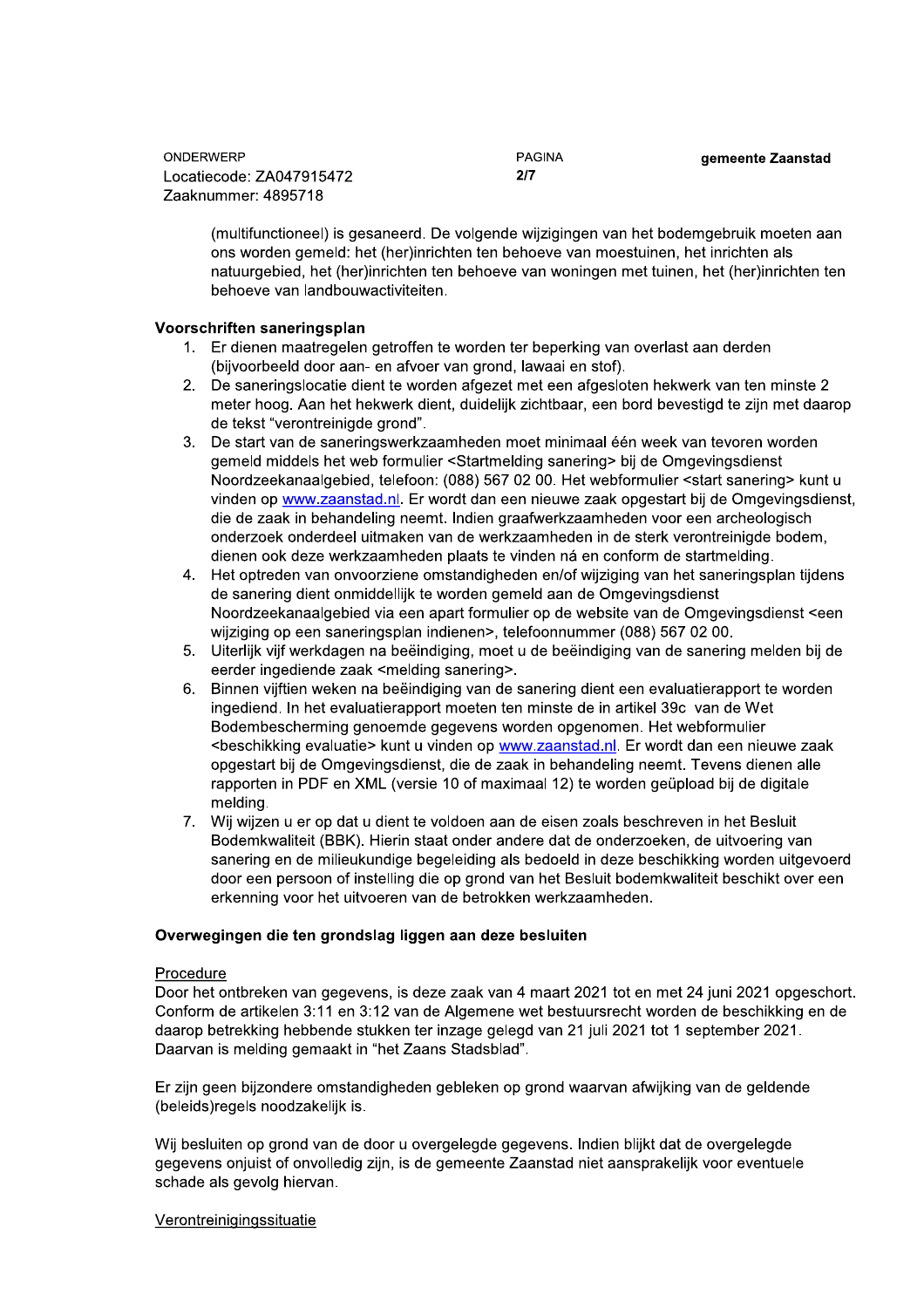PAGINA  $3/7$ 

gemeente Zaanstad

Het plantsoen van de Hobbemastraat was voor circa 1960 een watergang en is circa 1960 gedempt. Dit dempingsmateriaal is waargenomen in de laag van 0,5 - 3,5 m - mv en bestaat uit bijmengingen met glas, baksteen, puin, kooldeeltjes, hout en olie. In deze laag zijn eveneens carbolineum- en oliegeuren waargenomen en zijn plaatselijk olieplaatjes en oliefilms waargenomen in de oliewaterpan. Deze bodemvreemde materialen zijn ter plaatse van het plantsoen over een oppervlakte van circa 850 m<sup>2</sup> aangetoond.

## Grond:

De bodem bestaat tot boordiepte (circa 6 m -mv) met name uit zand met zeer plaatselijk een laag veen of klei op wisselende dieptes. In het plantsoen is de eerste halve meter van de bovengrond licht tot matig verontreinigd voor wat betreft de geanalyseerde parameters.

Het dempingsmateriaal, dat rond 1960 in het plantsoen is verwerkt, is met name op het oostelijk deel van het plantsoen aanwezig. Dit dempingsmateriaal bevat veel bijmengingen met kooldeeltjes, kolengruis, puin en in dit dempingsmateriaal is plaatselijk carbolineum- en olie geroken. Als gevolg van de aanwezigheid van dit stortmateriaal is de laag van 0,5 tot 1,9 m - mv sterk verontreinigd met koper, zink, PAK en minerale olie.

Deze sterk verontreinigde grond heeft zich verspreid over een oppervlakte van circa 25 m<sup>2</sup>. De omvang van deze grondverontreiniging wordt geschat op circa 35 m<sup>3</sup>.

### Grondwater:

Op het oostelijk deel van het plantsoen is het grondwater van 1,5 tot 5 m - mv sterk verontreinigd met benzeen, naftaleen en minerale olie en van 6-7 m - mv sterk verontreinigd met benzo(a) pyreen en PAK. De omvang van deze grondwaterverontreiniging is niet naar de diepte vastgesteld. Op het westelijk deel van het plantsoen is in peilbuis 5081 op een diepte van 4 tot 5 m - mv eveneens PAK en benzo(a)pyreen aangetoond. Op basis van de nu bekende gegevens kan niet worden vastgesteld of de grondwaterverontreiniging op het oostelijk deel verband houdt met de grondwaterverontreiniging op het westelijk deel. Op basis van de nu bekende gegevens is het freatisch grondwater sterk verontreinigd over een oppervlakte van minimaal 675 m<sup>2</sup>. De omvang van de sterke grondwaterverontreiniging is minimaal 100 m<sup>3</sup>.

### Ernst

Uit de genoemde rapporten blijkt dat de grond ter plaatse van het plantsoen van de Hobbemastraat in meer dan 25 m<sup>3</sup> aan bodemvolume (namelijk circa 35 m<sup>3</sup>) verontreinigd is met koper, zink, PAK en minerale olie in gehalten boven de interventiewaarde.

Het grondwater is in een bodemvolume van meer dan 100 m<sup>3</sup> boven de interventiewaarde verontreinigd met benzeen, naftaleen, minerale olie en PAK.

Daarom kan worden gesteld dat er sprake is van zowel een geval van ernstige grondverontreiniging als een geval van ernstige grondwaterverontreiniging.

De interventie- en achtergrondwaarden voor de bodem zijn vastgelegd in de Regeling bodemkwaliteit (Nederlandse Staatscourant, nummer 247, 20 december 2007) en de Circulaire bodemsanering 2013 (Nederlandse Staatscourant, nummer 16675, 27 juni 2013).

### Spoedeisendheid

Aangezien wij hebben vastgesteld dat hier sprake is van een geval van ernstige verontreiniging. stellen wij tevens vast of de sanering spoedig moet worden uitgevoerd. De spoedeisendheid van de sanering wordt bepaald door de vraag of het huidige dan wel het voorgenomen gebruik van de bodem of de mogelijke verspreiding van de verontreiniging leiden tot onaanvaardbare risico's voor mens, plant of dier.

De vaststelling van de risico's vindt plaats aan de hand van de Circulaire bodemsanering 2013 (Nederlandse Staatscourant, nummer 16675, 27 juni 2013).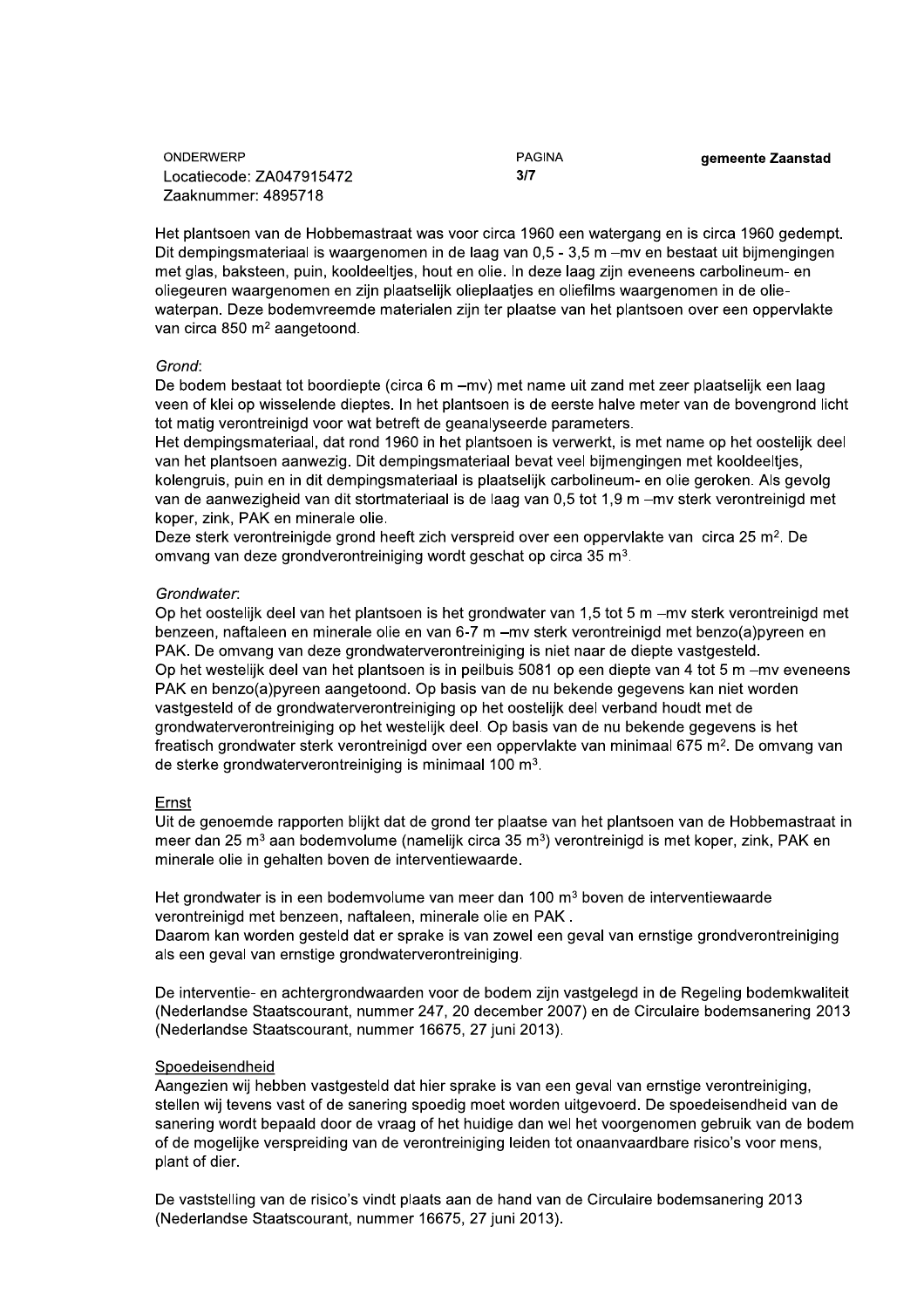**PAGINA**  $4/7$ 

gemeente Zaanstad

Op basis van de thans bij ons bekende gegevens kan worden gesteld dat de aangetroffen verontreinigingen in grond en grondwater geen onaanvaardbare risico's opleveren voor mens, plant of dier dan wel verspreiding.

Hierbij zijn de volgende overwegingen gebruikt:

- De aangetroffen grondverontreiniging met koper, zink, PAK en minerale olie bevindt zich dieper dan 0,5 m - mv waarbij, voor het huidige gebruik 'plantsoen', geen sprake is van contact mogelijkheden met deze grondverontreiniging.
- Er is geen sprake van onaanvaardbare milieu hygiënische hinder aangezien de afstand tussen een kwetsbaar object en de interventiewaarde contour in het grondwater groter is dan 100 m.
- Bij de grondwaterverontreiniging is geen drijflaag of een zaklaag aangetoond.
- Het bodemvolume dat wordt ingesloten door de interventiewaarde contour in het grondwater, is naar verwachting kleiner dan 6.000 m<sup>3</sup>. Tevens verwachten wij dat de afgelopen 60 jaar (sinds het ontstaan van de verontreiniging in 1960) de omvang van de grondwaterverontreiniging niet is toegenomen met 1000 m<sup>3</sup> per jaar. Daarom kan worden gesteld dat er naar verwachting geen sprake van een onbeheersbare situatie ten gevolge van verspreiding van verontreiniging in het grondwater.
- Aangezien geen sprake is van een driiflaag. zaklaag en verspreiding, neemt de omvang van de verontreiniging in de bodem niet toe en is er geen sprake van een onbeheersbare situatie.

In deze beschikking stellen wij vast dat op onderhavige locatie geen sprake is van verspreidingsspoed voor wat betreft het grondwater. Hierbij stellen we als voorwaarde dat gemeente Zaanstad aanvullend onderzoek doet waarin de omvang van de grondwaterverontreiniging naar de diepte wordt vastgesteld. Tevens dient te worden vastgesteld of de grondwaterverontreiniging op het westelijk (peilbuis 5081) en het oostelijk deel van het plantsoen (rond peilbuis 510) verband met elkaar houden.

Omdat er geen onaanvaardbare risico's aanwezig zijn, wordt de sanering niet als spoedeisend beschouwd.

## Saneringstiidstip

Met de vorengenoemde risicobeoordeling is aangetoond dat geen sprake is van onaanvaardbare risico's. Derhalve stellen wij geen tijdstip vast waarop met de sanering moet worden begonnen.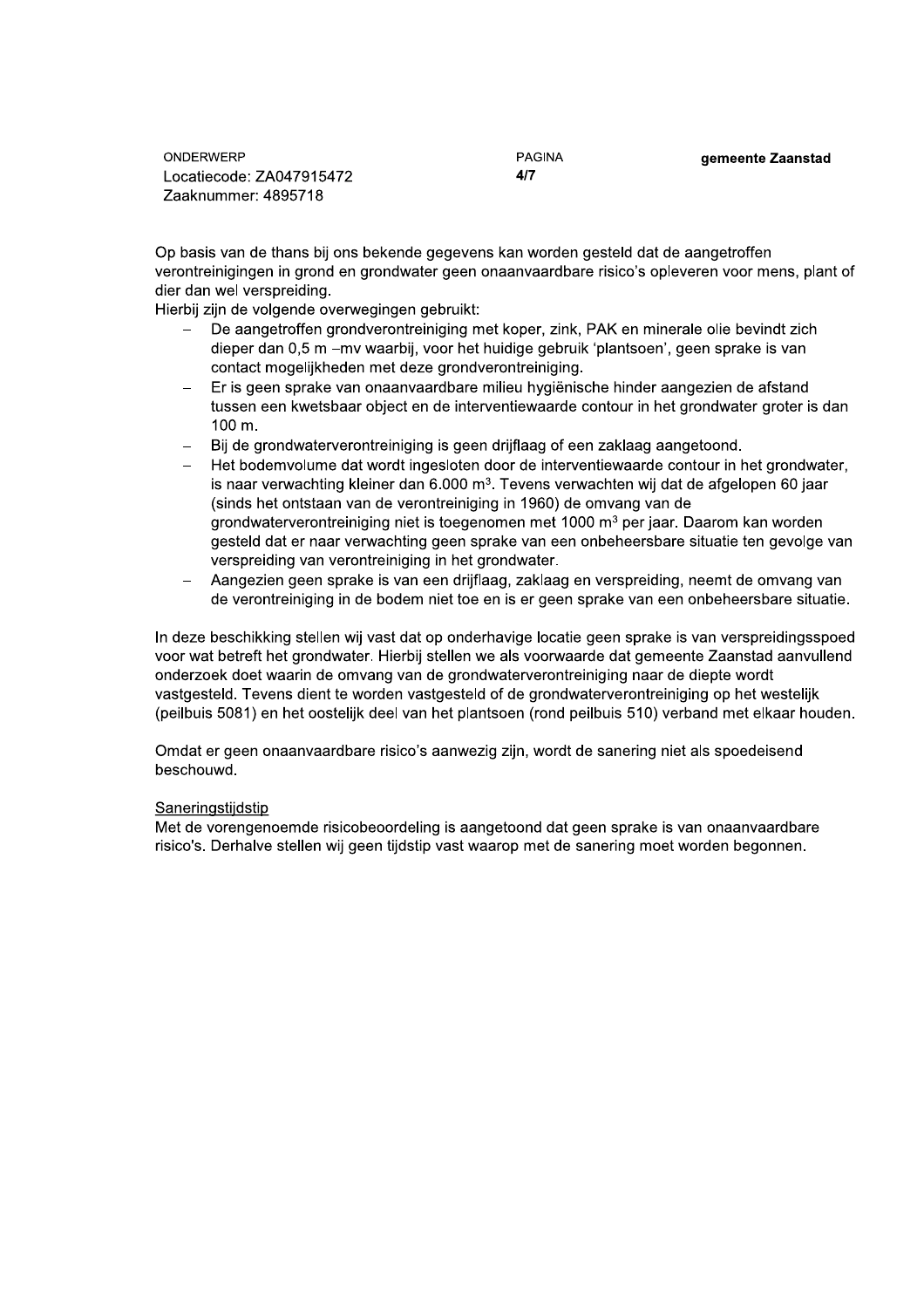PAGINA  $5/7$ 

gemeente Zaanstad

## (Deel)saneringsplan

Het ingediende saneringsplan heeft betrekking op zowel het oostelijk als het westelijk deel van de wijk Schilderbuurt. In deze wijk worden namelijk civieltechnische werkzaamheden uitgevoerd. Voor de werkzaamheden die in het oostelijk deel van de Schildersbuurt worden uitgevoerd, is reeds een melding in het kader van het Besluit Uniforme sanering bij ons ingediend. Hiermee hebben wij op 2 april 2021 ingestemd (zaaknummer 5147456 en locatiecode ZA047915472). De werkzaamheden die in het saneringsplan voor het oostelijk deel zijn beschreven, komen hiermee te vervallen. De civieltechnische werkzaamheden die in het westelijk deel van de Schildersbuurt plaatsvinden, worden wel conform het ingediende saneringsplan uitgevoerd. Hierbij gaat het om de werkzaamheden die in de Hobbemastraat plaatsvinden. Deze werkzaamheden bestaan onder andere uit het plaatsen van bomen en lichtmasten en het aanbrengen van straatkolken/standpijpen. De verwachting is dat bij deze werkzaamheden niet in de grond en grondwaterverontreiniging wordt gegraven. Om stagnatie tijdens de werkzaamheden te voorkomen is toch onderhavig saneringsplan ingediend. Wanneer tijdens het werk blijkt dat toch in verontreinigde grond of grondwater wordt gegraven, dan worden de werkzaamheden namelijk volgens dit saneringsplan uitgevoerd.

Op grond van artikel 39 tweede lid van de Wbb behoeft het saneringsplan onze instemming. Wij stemmen slechts in met een saneringsplan indien de daarin beschreven sanering naar ons oordeel voldoet aan de artikel 39 eerste lid van de Wbb en artikel 5 van de Verordening Fysieke leefomgeving van de gemeente Zaanstad, waarin staat voorgeschreven waaraan een saneringsplan moet voldoen.

De verstrekte gegevens zijn voldoende om het saneringsplan inhoudelijk te kunnen beoordelen.

## Saneringsdoel

Het doel van de sanering is het ontgraven en afvoeren van het verontreinigde dempingsmateriaal en het nemen van maatregelen (zoals beschreven in onderhavig saneringsplan) ten behoeve van het werken in verontreinigd grondwater, voor zover civieltechnisch noodzakelijk.

### Geldigheid van het deelsaneringsplan

De instemming met een saneringsplan is slechts gedurende een beperkte periode geldig, omdat na verloop van tijd de regelgeving en de beleidsinzichten kunnen wijzigen. De geldigheidsduur van deze instemming (beschikking) is op vier jaar gesteld. Indien niet binnen deze periode wordt begonnen met de uitvoering van de sanering, kan om verlenging van de instemming worden verzocht, mits dit verzoek tijdig wordt ingediend. Een tijdig ingediend verzoek wordt gedaan 6 maanden voor het verstrijken van de vier jaarstermijn. Het saneringsplan wordt dan door het bevoegd gezag op actualiteit beoordeeld.

### Wijze van uitvoering

Op basis van de beschrijving van de wijze waarop de sanering zal worden uitgevoerd, stemmen wij in met het saneringsplan.

Als ter plaatse van de Hobbemastraat in verontreinigde grond gegraven moet worden en/of de standpijp vervangen moet worden, zal dit onder milieukundige begeleiding plaats vinden. De MKB'er stelt de ontgravingsgrens tussen de schone en met minerale olie en PAK verontreinigde grond vast. Deze grens wordt met controlemonsters vastgesteld. Om (geur) overlast naar de omgeving te voorkomen, wordt de met minerale olie en PAK verontreinigde vrijkomende grond direct opgeladen en afgevoerd. De grond wordt afgevoerd naar een daarvoor ingerichte verwerkingsinstallatie. De verontreinigde grond wordt ontgraven voor zover civieltechnisch noodzakelijk. De ontgraving zal na afloop worden aangevuld met aan te voeren schoon zand en eventueel vrijgekomen schone bovengrond.

De werkzaamheden voor de (gedeeltelijke) vervanging van de standpijp worden tot een diepte van 2 m - my uitgevoerd. De mogelijkheid bestaat dat de werkzaamheden ten behoeve van de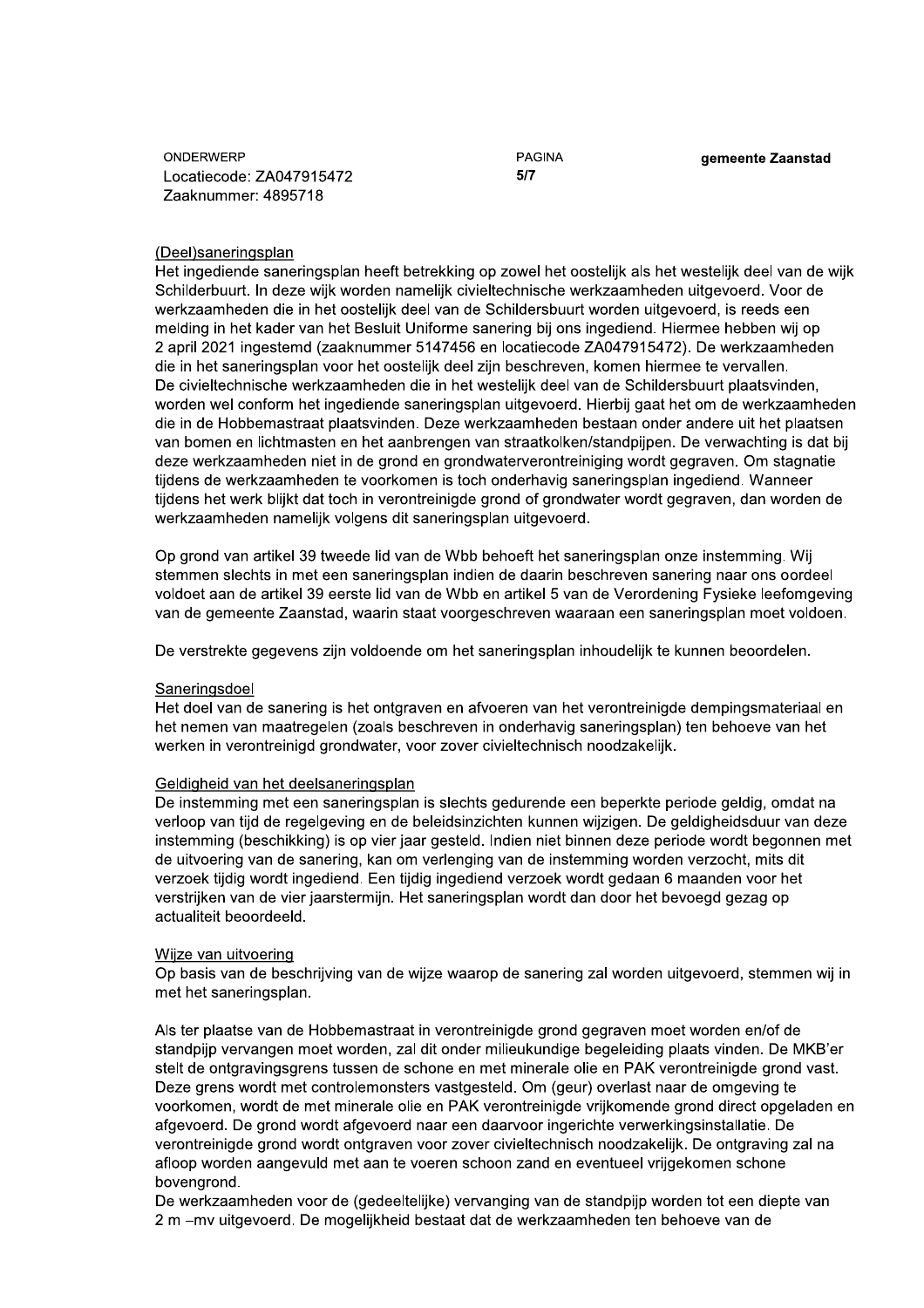**PAGINA**  $6/7$ 

gemeente Zaanstad

(gedeeltelijke) vervanging van de standpijp in of nabij verontreinigd grondwater plaatsvinden. De verwachting is dat deze werkzaamheden in 2 uur per aansluiting worden uitgevoerd. Gezien de korte duur van deze werkzaamheden en de daardoor geringe onttrekking en geringe toestroom van grondwater, zal er naar verwachting geen significante verspreiding of verplaatsing van de grondwaterverontreiniging optreden.

# Onttrekken van grondwater

In geval van grondwateronttrekking is een melding bij of vergunning van de provincie Noord-Holland of het Hoogheemraadschap noodzakelijk. Meer informatie vindt u op www.zaanstad.nl, zoekwoord grondwateronttrekking.

# Lozen van grondwater

Als u bij de ontgravingswerkzaamheden grondwater gaat lozen, moet u tevens voldoen aan de eisen die in het <Besluit lozen buiten inrichtingen> staan. Op grond van het besluit geldt een meldingsplicht.

- Bij lozing op het gemeentelijke riool moet u deze melding richten aan de Omgevingsdienst Noordzeekanaalgebied. Dit kan op www.odnzkg.nl, kies bij <digitale formulieren> voor <melding lozing buiten inrichtingen>.
- Bij directe lozing op het oppervlaktewater dient u contact op te nemen met Rijkswaterstaat of Hoogheemraadschap Hollands Noorderkwartier.

# Kadastrale registratie

Deze beschikking heeft betrekking op de volgende locatie:



Bij het volgend perceel wordt een aantekening van deze beschikking gemaakt in de landelijke voorziening WKPB van het Kadaster: